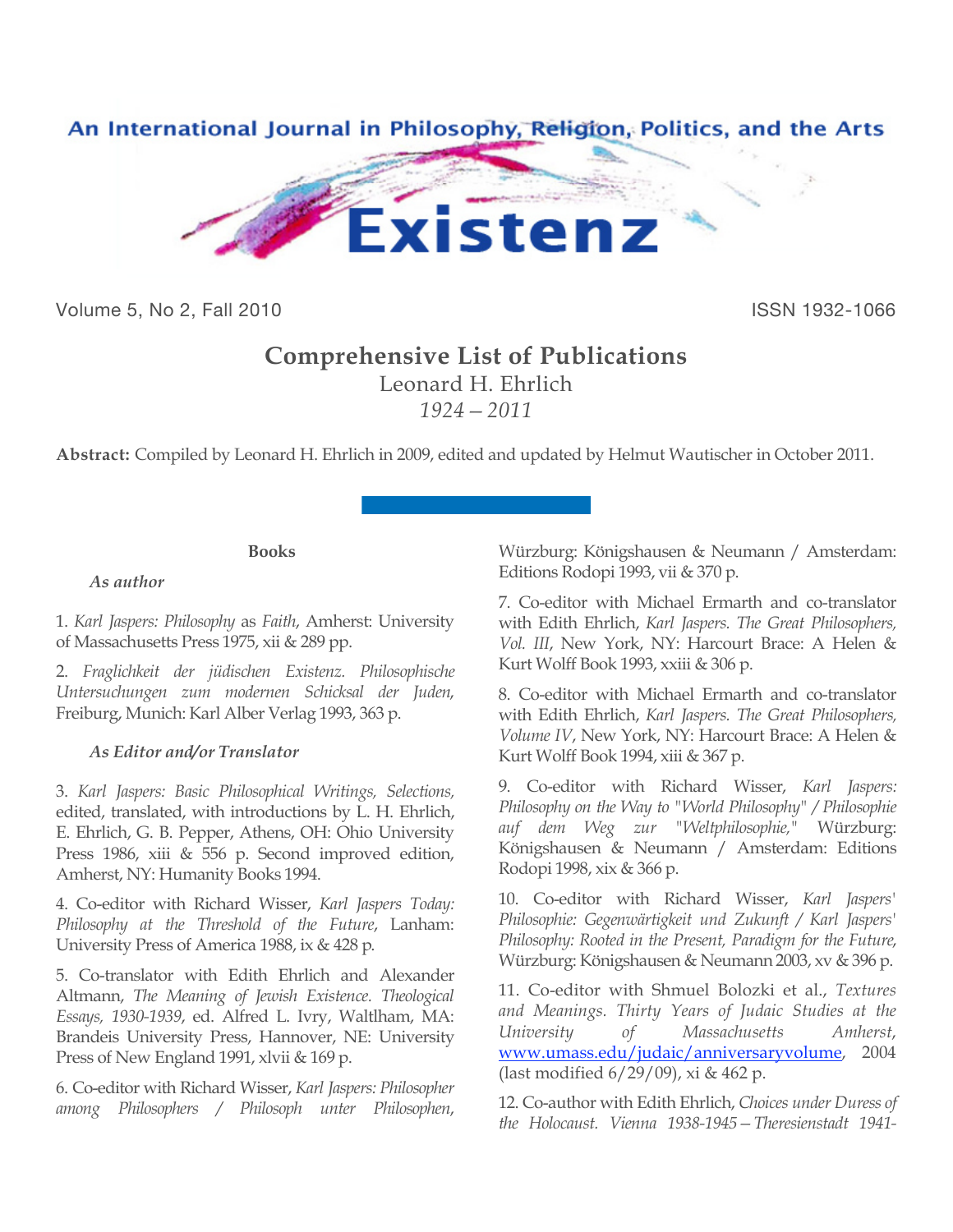*1945*, 2 Vols. (each ca. 750 pages); sponsored by NEH grant, 98% completed, awaiting publication.

13. Unpublished: *Being, Time, Thought. Studies in Fundamental Philosophy, Vol. I. Essays on Recent Philosophy, Vol. II. Phenomena of Thought*.

14. Unpublished: *Temporality: Three Essays, 1. Existence: A Historical Study, 2. Validity and Its Abrogation, 3. Relinquishment*.

#### **Articles**

Note: Several articles belong to more than one general topic.

### *Fundamental Philosophy*

1. "Über Machbarkeit und Ursprünglichkeit des Menschen angesichts seines Denkend-Seins," *Festschrift für Hannsjorg A. Salmony,* ed. Adreas Cesana & O. Rubitschon, Basel: Birkhäuser Verlag 1985, pp. 71-86.

2. "El individuo como portador de la responsabilidad y objeto de la condición de responsable," *Folia Humanistica*, Vol. xxiv, Barcelona 1986, pp. 121-140.

3. "Sein und Wahrheit bei Heidegger. Versuch einer periechontologischen Kritik," *Martin Heidegger unterwegs im Denken. Symposium im 10. Todesjahr*, ed. Richard Wisser, Freiburg, Munich: Karl Alber Verlag 1987, pp. 259-292.

4. "Heideggers Seinsdenken aus der Sicht von Arendt und Jaspers," in *Karl Jaspers' Philosophie: Gegenwärtigkeit und Zukunft / Karl Jaspers' Philosophy: Rooted in the Present, Paradigm for the Future*, co-edited with Richard Wisser, Würzburg: Königshausen & Neumann 2003, pp. 107-114.

5. "Die Idee der Natur und ihre Begriffe," in *L'Art, la science et la métaphysique: e tudes offertes a Andre Mercier*, eds. Luz García Alonso, Evanghelos Moutsopoulos, and Gerhard Seel, Académie internationale de philosophie de l'art, Berne, New York: Peter Lang 1993, pp. 165-182.

6. "Die Transzendenz des Denkens," in *Kritik und Praxis: Zur Problematik menschlicher Emanizipation, Wolfdietrich Schmied-Kowarzik zum 60. Geburtstag*, eds. Heinz Eidam, Frank Hermenau, and Dirk Stederoth, Lüneburg: Zu Klampen 1998, pp. 398-410.

7. "Universitätserneuerung und Seinsfrage. Zum Fall Heidegger," *Synthesis Philosophica*, Vol. 13, No. 2, Zagreb 1998, pp. 337-354.

8. "Being and Truth. Heidegger vis-a-vis Jaspers", in *Karl Jaspers: Philosopher among Philosophers / Philosoph unter Philosophen*, co-edited with Richard Wisser, Würzburg: Königshausen & Neumann / Amsterdam: Editions Rodopi 1993, pp. 121-138.

9. "Heidegger's Philosophy of Being from the Perspective of his Rectorate," in *Heidegger and Jaspers*, ed. Alan M. Olson, Philadelphia: Temple University Press 1994, pp. 29-48.

10. "Obnova sveucilišta I pitanje o bitku. O slucaju Heidegger," in *Filozofka Istrazivanja*, Nr. 67, Vol. 17/4, Zagreb 1997, pp. 871-886.

11. "Neues Denken und Eneuerung der Fundamentalphilosophie," in *Selbstbegrenzendes Denken—in philosophos*, ed. W. Schmied-Kowarzik, Freiburg, Munich: Karl Alber Verlag 2006, pp. 66-78.

12. "Jaspers' Denkwerk: Sinn, Wirkung, Aktualität," *Existenz*, Vol. 2, Nos 1-2, 2007, pp. 1-7.

13. "Jaspers' Methodology of *Verstehen*: Its Basis for History, Psychology, Translation," *Existenz*, Vol. 3, No. 1, 2008, pp. 1-8.

14. "Jaspers' Thought: Its Meaning, Effect, Timeliness," *Existenz*, Vol. 5, No. 2, 2010, pp. 60-65.

15. "Faith, Truth, Reason in Rosenzweig and Jaspers," in *Faith, Truth, and Reason. New Perspectives on Franz Rosenzweig's "Star of Redemption" (Rosenzweigiana 6)*, eds. Yehoyada Amir, Yossi Turner, and Martin Brasser, Freiburg im Breisgau: Alber Verlag 2012, ISBN 978-3- 495-48505-7.

#### *Jaspers Studies*

1. "Philosophical Faith and Mysticism," *Bucknell Review,*  Vol. XVII, Bucknell 1969, pp. 1-21.

2. "Jaspers and the Great Philosophers," *Massachusetts Review*, Vol. X, Amherst 1969, pp. 383-393.

3. "Mysticism or Metaphysics?" *Akten des 14. Internationalen Kongresses für Philosophie*, Vol. III, Vienna: Herder 1969, pp. 651-659.

4. "Tillich's 'Symbol' vis-a-vis Jaspers's 'Cipher'," *Harvard Theological Review*, No. 66, Cambridge 1973, pp. 153-156.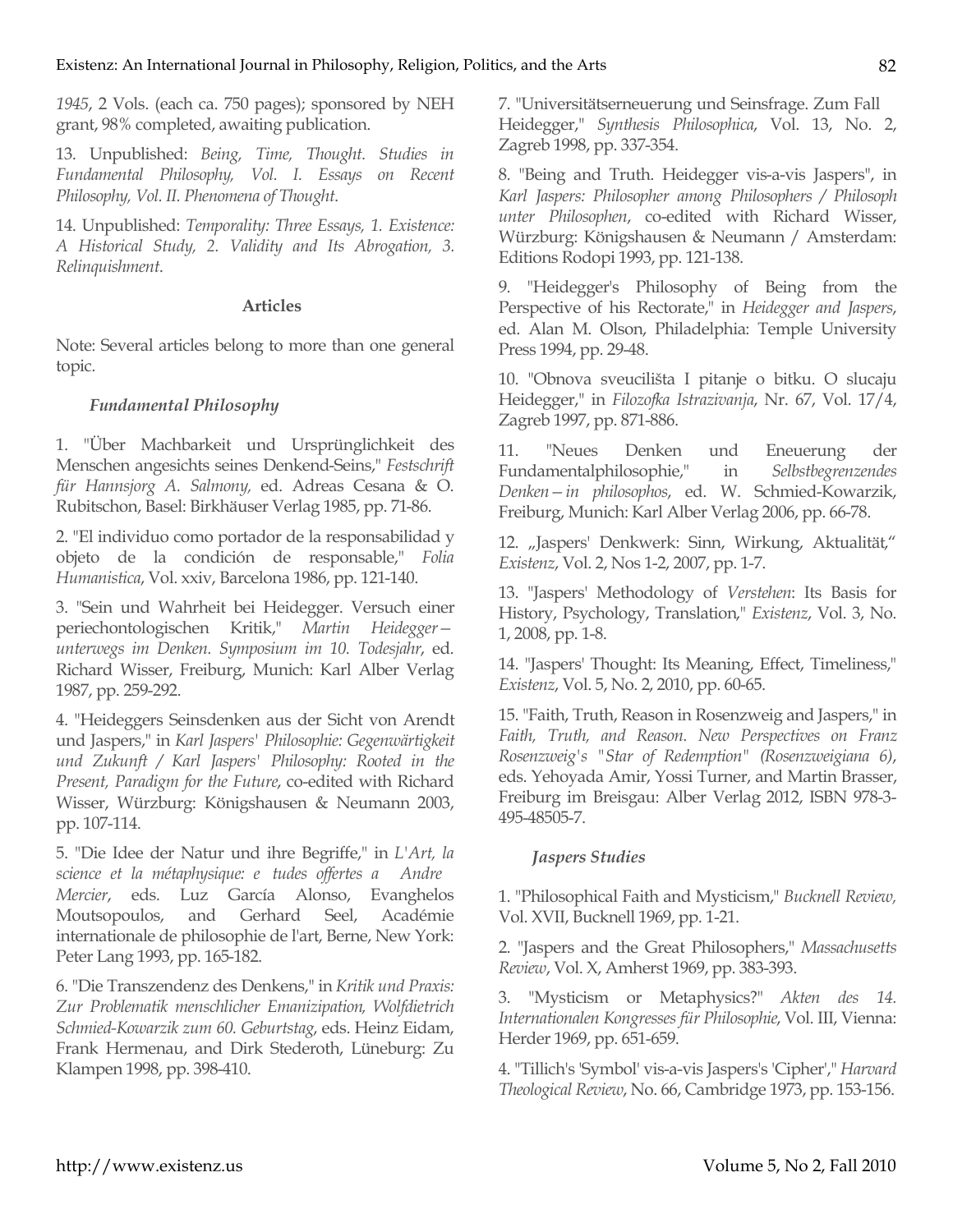5. "Buber's Dialogue in Confrontation with Barth and Jaspers," *Acts of the 15. International Congress of Philosophy,* Sofia 1974, 8pp.

6. "Truth and its Unity in Jaspers," *Revue Internationale de Philosophie,* No. 147, Brussels 1983, pp. 423-439.

7. "L'ironia nell'autocomprensione di Jaspers," *Karl Jaspers: Filosofia-Scienza-Teologia*, ed. Giorgio Penzo, Brescia: Morcelliana 1983, pp. 128-135.

8. "Jaspers i Hegel: Osnove jednog razrać unavanja," *Delo*, Vol. XXX, No. 1-2, ed. D. Basta, Belgrade 1984, pp. 139-152.

9. "Karl Jaspers and the Prospect of a World Philosophy," *Philosophy and Culture; Proceedings of the XVII. World Congress* of *Philosophy,* Montreal 1986, pp. 363-368.

10. "Jaspers und Hegel: Grundzüge einer Auseinandersetzung," in *Karl Jaspers Today: Philosophy at the Threshold of the Future*, co-edited with Richard Wisser, Lanham: University Press of America 1988, pp. 275-288.

11. "Tolerance and the Prospect of a World Philosophy," in *Karl Jaspers Today: Philosophy at the Threshold of the Future*, co-edited with Richard Wisser, Lanham: University Press of America 1988, pp. 93-100.

12. "La vitalità della metafisica 'esistenziale',"in *La 'Metafisica' di Jaspers e l'ermeneutica scientifico-filosofica in rapporto al problema della liberta*, ed. Giorgio Penzo, Torino: Paravia 1992, pp. 213-216.

13. "Konstruktion und Sein. Versuch über Jaspers und Leibniz," in *Leibniz und Europa. VI. Internationaler Leibniz Kongreß. Vorträge I. Teil*, Leibniz-Gesellschaft, Hannover 1994, pp. 220-227.

14. "Karl Jaspers und die jüdische Gedankenwelt," *Trumah. Zeitschrift der Hochschule für jüdische Studien (Heidelberg Allemagne)*, No. 5, Berlin 1996, pp. 93-111.

15. "Ausblick: Vernunft, Geist, Geschichte", in *Karl Jaspers: Philosophy on the Way to "World Philosophy" / Philosophie auf dem Weg zur "Weltphilosophie,"* co-edited with Richard Wisser, Würzburg: Königshausen & Neumann / Amsterdam: Editions Rodopi 1998, pp. 39-44.

16. "Philosophy and Its History: The Double Helix of Jaspers's Thought" in *Karl Jaspers on Philosophy of History and History of Philosophy*, eds. Joseph W. Koterski and Raymond J. Langley, Amherst, NY: Humanity Books 2003, pp. 19-30.

17. "Construction and Being: Jaspers on Metaphysics and Science in Leibniz," in *Karl Jaspers on Philosophy of History and History of Philosophy*, eds. Joseph W. Koterski and Raymond J. Langley, Amherst, NY: Humanity Books 2003, pp. 166-172. English version of "Konstruktion und Sein. Versuch über Jaspers und Leibniz," in *Leibniz und Europa. VI. Internationaler Leibniz Kongreß. Vorträge I. Teil*, Leibniz-Gesellschaft, Hannover 1994, pp. 220-227.

18. "Jaspers Reading Kierkegaard: An Instance of the Double Helix," in *Karl Jaspers on Philosophy of History and History of Philosophy*, eds. Joseph W. Koterski and Raymond J. Langley, Amherst, NY: Humanity Books 2003, pp. 236-242.

19. "Jaspers and the Philosophy of History," in *Karl Jaspers on Philosophy of History and History of Philosophy*, eds. Joseph W. Koterski and Raymond J. Langley, Amherst, NY: Humanity Books 2003, pp. 267-278.

20. 4 editorial introductions, ibid.: to Jaspers "Thomas Aquinas", 141f; to "Reading Kant", 173f; to "Reading Kierkegaard no.1", 243f; to "Reading Kierkegaard no.2', ibid., 252f.

21. 2 Tables, ibid.: 1. "Project of a World History of Philosophy", 9; 2. "The Great Philosophers" 111.

22. "Zu Jaspers' Idee eines philosophischen Glaubens," *Jahrbuch der Österreichischen Karl Jaspers Gesellschaft*, Nr. 16, Innsbruck 2003, pp. 9-23.

23. "Jaspers' Denkweg: Sinn, Wirkung, Aktualität," *Jahrbuch der Österreichischen Karl Jaspers Gesellschaft*, Nr. 20, Innsbruck 2007, pp. 31-43.

24."Jaspers on the Intersection of Philosophy and Psychiatry," *Philosophy, Psychology, Psychiatry*, The Johns Hopkins University Press, Vol. 14, 2007, pp. 75-78.

25. "The Power of Faith and Political Power. Intersection and Conflict," in *Karl Jaspers: Geschichtliche Wirklichkeit mit Blick auf Grundfragen der Menschheit / Historic Actuality in View* of *Fundamental Problems* of *Mankind*, eds. Andreas Cesana and Gregory J. Walters, Würzburg: Königshausen & Neumann 2008, pp. 259-264.

26. "Kommentar zu Marito Sato, 'Chiffren Metaphysik als Prinzip der religiösen Toleranz'," in *Karl Jaspers: Geschichtliche Wirklichkeit mit Blick auf Grundfragen der Menschheit / Historic Actuality in View of Fundamental Problems of Mankind*, eds. Andreas Cesana and Gregory J. Walters, Würzburg: Königshausen & Neumann 2008, pp. 281-285.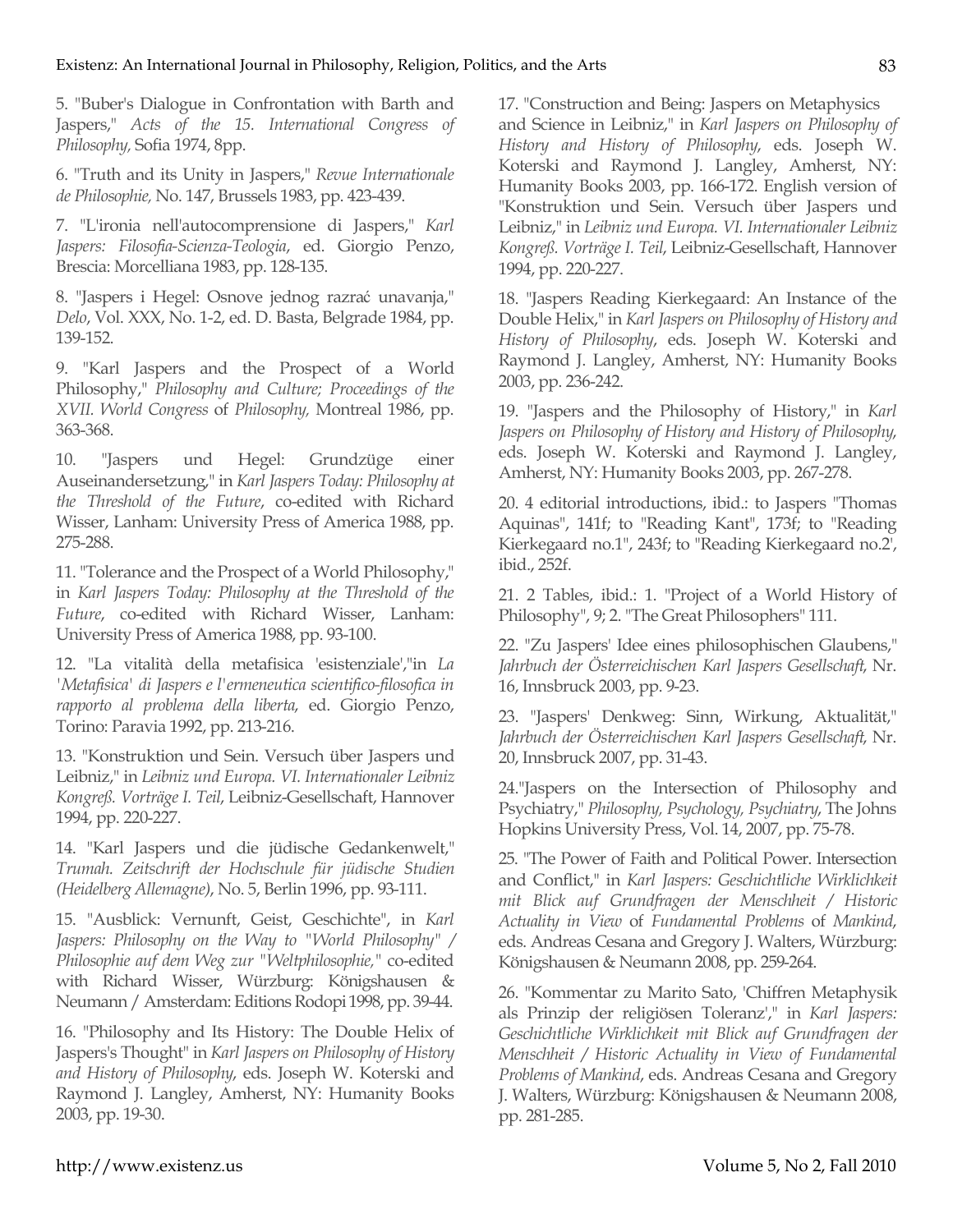27. "Die Glaubensfrage und die Zukunft der Menschheit," in *Wahrheit ist was uns verbindet: Karl Jaspers' Kunst zu philosophieren*, eds. Reinhard Schulz, Giandomenico Bonanni, and Matthias Bormuth, Göttingen: Wallstein Verlag 2009, pp. 197-209.

# *Jewish Philosophy*

1. "Rosenzweigs Begriff der Zeitigung aus den Quellen des Judentums," *Der Philosoph Franz Rosenzweig (1886- 1929)*, Vol. II, ed. W. Schmied-Kowarzik, Freiburg, Munich: Karl Alber Verlag 1988, pp. 731-744.

2. "Philosophie, jüdische Philosophie und ihre Geschichte," in *La storia della filosofia ebraica*, ed. Irene Kajon, CEDAM: Archivio di Filosofia, Padova 1993, pp. 1-26.

3. "Die Moderne und der Bestand des Judentums," in *Vergegenwärtigungen des zerstörten jüdischen Erbes. Franz-Rosenzweig-Gastvortesungen, Kassel 1987-1998*, ed. Wolfdietrich Schmied-Kowarzik, Kasseler Semesterbücher, Kassel 1997, pp. 47-68.

4. "Judaism within Modernity: Challenge to Survival", in *Textures and Meanings. Thirty Years Judaic Studies at the University* of *Massachusetts*, co-edited with Shmuel Bolozki, et al., electronic publication at www.umass.edu/judnea/anniversaryvolume, 2004. in process, pp. 45-70.

#### *Occasional Writings*

1. "Dem lebendigen Geist: Erinnerung an Karl Jaspers," in *Erinnerungen an Kart Jaspers*, ed. Klaus Piper and Hans Saner, Munich Zurich 1974, pp. 173-183.

2. "Jaspers Scholarship in 1983," *Jaspers Society Proceedings*, No. 6, 1984, pp. 1-5.

3. Most of ca. 42 pages of editorial introductions in *Karl Jaspers: Basic Philosophical Writings, Selections,* edited, translated, with introductions by L. H. Ehrlich, E. Ehrlich, G. B. Pepper, Athens, OH: Ohio University Press 1986.

4. "Als jüdischer Gastprofessor in Kassel," *Prisma*, No. 43, Kassel 1989, pp. 29-33.

5. "Nachruf auf Gertrud Jaspers-Meier (1974)," in *Karl Jaspers Today: Philosophy at the Threshold* of *the Future*, coedited with Richard Wisser, Lanham: University Press of America 1988, pp. 345-347.

6. with George B. Pepper, "Zur Gründung und Geschichte der Karl Jaspers Society of North America," in *Karl Jaspers Today: Philosophy at the Threshold* of *the Future*, co-edited with Richard Wisser, Lanham: University Press of America 1988, pp. 284-287.

7. "Opening Remarks, Introduction of Jeanne Hersch, Honorary President of the Conference," 31f, in *Karl Jaspers: Philosophy on the Way to "World Philosophy" / Philosophie auf dem Weg zur "Weltphilosophie,"* co-edited with Richard Wisser, Würzburg: Königshausen & Neumann / Amsterdam: Editions Rodopi 1998, pp. 39- 44.

8. "Frühe Erlebnisse, spätere Tatsachen," pp. 41-44; "Bibliographie," pp. 45f. in *Vergegenwärtigungen des zerstörten jüdischen Erbes. Franz-Rosenzweig-Gastvorlesungen, Kassel 1987-1998*, ed. Wolfdietrich Schmied-Kowarzik, Kasseler Semesterbücher, Kassel 1997.

9. "Greetings on the occasion of the tenth issue of Kommunikation," *Kommunikation*, Vol. 10, Tokyo 1999, pp. 81-83. Reprinted in *Karl Jaspers* (Collected papers of the Jaspers Society of Japan, published on the occasion of the Society's 50th anniversary.), Tokyo 2000, pp. 257-259.

10. "By way of Introduction: Thirty Years of Judaic Studies—A Personal Memoir," in *Textures and Meanings. Thirty Years Judaic Studies at the University*  of *Massachusetts* co-edited with Shmuel Bolozki, et al., electronic publication 2004, pp. iv-x. www.umass.edu/judaic/anniversaryvolume/articles/ 01b-intro.pdf.

11. "Memory from the Early Years," in *Roosevelt University. Memories* of *the First 60 Years*, Roosevelt University, Chicago 2006, pp. 18f.

12. "Translating the Star," *Rosenzweig Jahrbuch/Rosenzweig Yearbook, vol 1: Rosenzweig heute/ Rosenzweig Today*, Freiburg, Munich: Karl Alber Verlag 2006, pp. 270-279.

13. "Fragments of a Philosophical Autobiography," *Existenz*, Vol. 5, No. 2, 2010, pp. 7-59.

#### *Reference*

1. Six entries on Jaspers in *Kindlers neues Literatur Lexikon,*  vol. 8, eds. Rudolf Radler and Walter Jens, Munich: Kindler 1990, pp. 643-652: "Literatur zum Autor," "Die Atombombe und die Zukunft des Menschen," "Die geistige Situation der Zeit," "Philosophie," "Vom Ursprung und Ziel der Geschichte," "Von der Wahrheit."